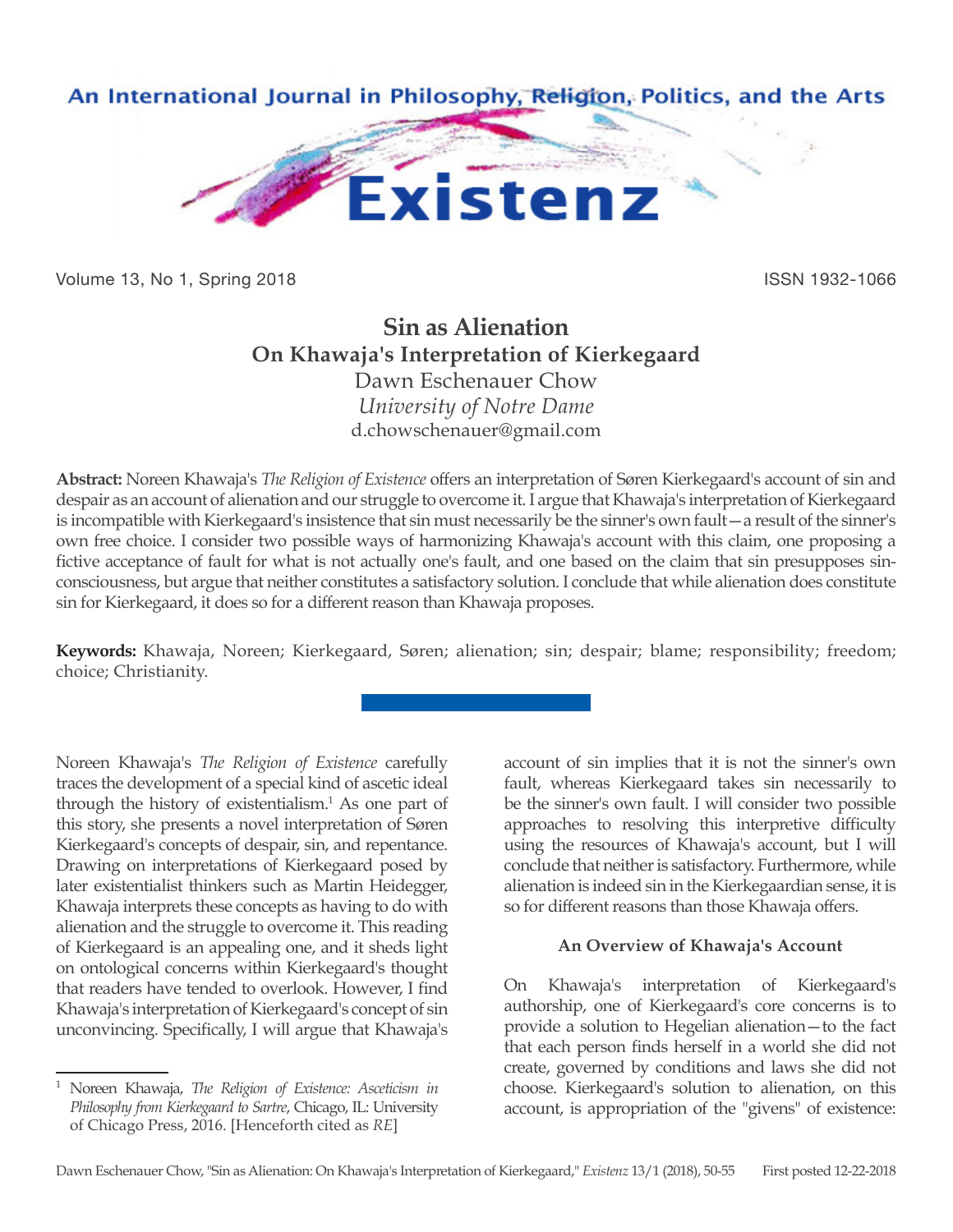taking those things one did not choose, and choosing them, freely deciding to make them one's own and to accept responsibility for them (*RE* 83-5). However, this appropriation has its limits: "the problem with appropriation is that no matter how resolutely, how single-mindedly one pursues this course of tireless spiritual labor, one can never fully catch up with givenness" (*RE* 88). As Khawaja puts it elsewhere, "the self's alienation goes all the way down" and cannot be overcome by mere appropriation (*RE* 87). We are radically free, and find fulfillment in freedom, and the proper exercise of radical freedom is to will to be oneself—but we are also "derived" beings, established by powers outside ourselves without our having any choice in the matter (*RE* 88). No matter how far down I dig into the foundations of my being, appropriating more and more, there is always still more that is alien to my will, and that is the ground on which the entire edifice of my existence rests. This radical alienation is what Khawaja takes Kierkegaard to mean by "despair."

 Kierkegaard describes sin as despair "before God."2 It follows that if despair is alienation, sin must be alienation before God. And so for Khawaja, sin is alienation interpreted in a particular way. To understand oneself as a sinner is to understand oneself "as responsible, in each instant, for an alienation that [one] cannot appropriate and cannot shed" (*RE* 105). Thus to come to understand oneself as a sinner is to come to understand oneself as responsible for one's alienation—to interpret one's alienation as guilt, rather than as mere unhappiness (*RE* 135). Sin, on Khawaja's account, is something like alienation-as-something-forwhich-I-am-responsible.

#### **Sin as the Sinner's Own Fault**

One of the most surprising features of Khawaja's interpretation of Kierkegaard is that on Khawaja's account, sin is not the fault of the sinner—that is, it is not something the sinner freely chooses, nor is it the consequence of any of the sinner's choices. Indeed, this is much of the point of the concept of sin on Khawaja's account: sin is "a symbolic expression of one's capacity to assume responsibility for a situation one did not create" (*RE* 230-1). Sin "creates responsibility out of nothing…sin theorizes the individual's ability to treat the given—that of which she is not the author—as the materialization of a debt for which she is responsible" (*RE* 203). The concept of sin, on Khawaja's reading, is the concept of something for which one is responsible despite the fact that it is not one's fault. In understanding oneself as a sinner, one takes responsibility for one's alienation—for the fact that one is a derived being, whose freedom is entangled in givenness—and makes that situation the basis of a life-long ascetic task. And so sin is essentially bound up with human freedom, but it is not the sinner's fault in the sense of being the object or consequence of some free choice.

This feature of Khawaja's account is surprising because one point repeatedly emphasized throughout Kierkegaard's authorship is that sin, to be sin at all, must be the sinner's own fault—the result of the sinner's own non-necessitated free choice. The core definition of sin offered by Kierkegaard's Johannes Climacus in *Philosophical Fragments* is "to be untruth and to be that through one's own fault."3 This definition is accompanied by an argument in which Climacus rules out all the alternatives: it cannot be that one has always been in untruth, nor can it be that it is God's fault that one is in untruth, nor can it be merely by accident that one fell into untruth. Therefore, the sinner's woeful state is "due to himself…he himself has forfeited and is forfeiting the condition" for understanding the truth (*PF* 15). Similarly, when Anti-Climacus argues that the "spiritless" person is a sinner (*SUD* 101), the justification he gives is that the person's spiritlessness is "his own fault. No one is born devoid of spirit" (*SUD* 102). The implication is that if his condition were not his fault, traceable to his own will, it would not be sin.

The text that most directly wrestles with the question of the source of sin is *The Concept of Anxiety*. This text tackles a typically Kierkegaardian paradox: to say that we are necessitated to sin would mean we are not to blame for the sin, which would mean it is not sin at all. But to say that it is merely accidental that all humans (other than Christ) have been sinners, or to suggest that there might be some humans (other than Christ) who have never sinned, would be unacceptable

<sup>2</sup> Søren Kierkegaard, *The Sickness Unto Death*, Vol. 19 of *Kierkegaard's Writings*, ed. and transl. Howard V. Hong and Edna H. Hong, Princeton, NJ: Princeton University Press 1980, p. 77. [Henceforth cited as *SUD*]

<sup>3</sup> Søren Kierkegaard, *Philosophical Fragments, or a Fragment of Philosophy*, Vol. 7 of *Kierkegaard's Writings*, ed. and transl. Howard V. Hong and Edna H. Hong, Princeton, NJ: Princeton University Press 1985, p. 15. [Henceforth cited as *PF*]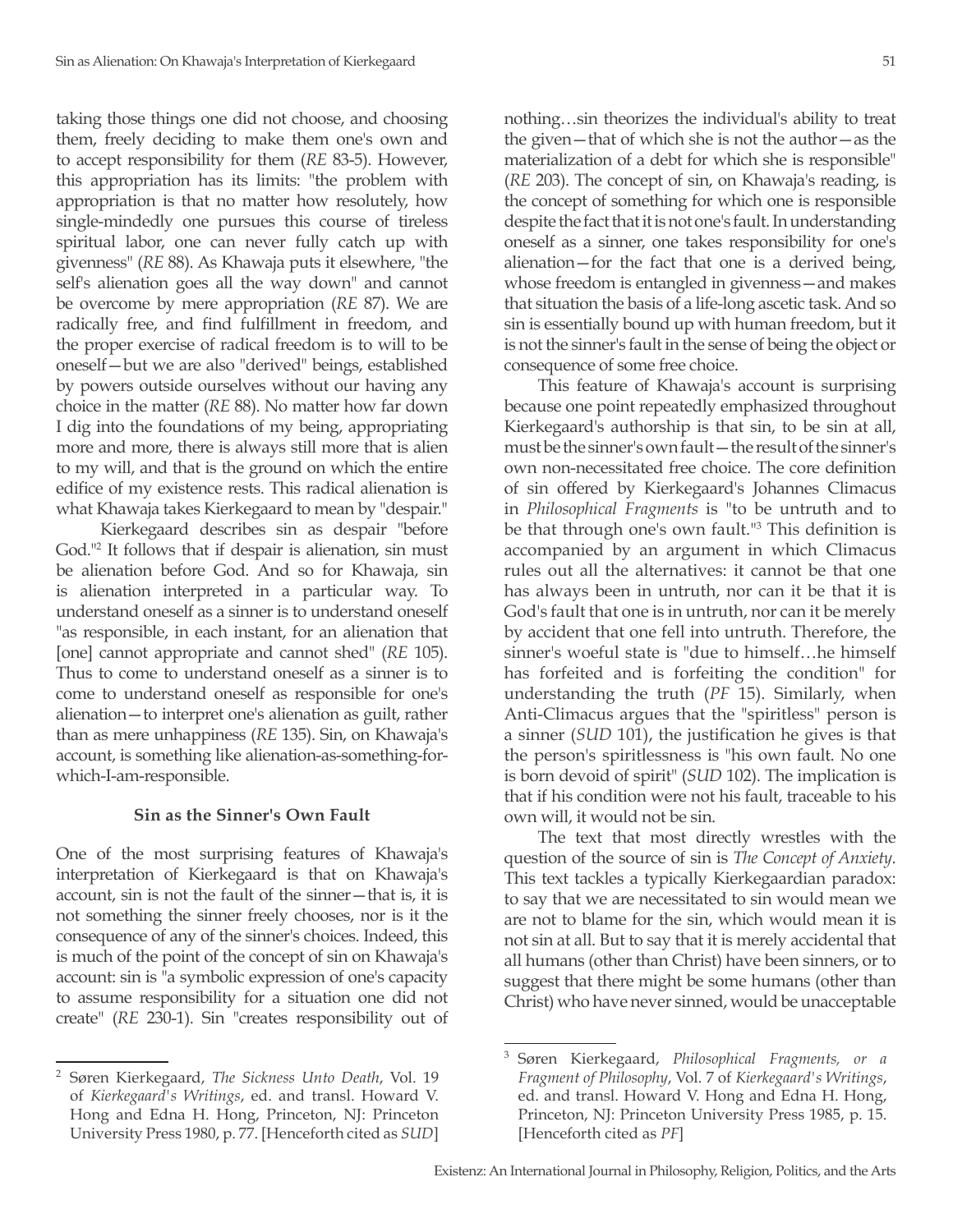Pelagianism.4 But how can one coherently hold both that sin is the result of a truly free and thus blameworthy choice, while simultaneously holding that it is a non-accidental fact that every human being makes that choice? This paradox relies for its force on the premise that sin, to be sin at all, must be the sinner's own fault: "If it was not by guilt that he lost it, then it was not innocence that he lost; and if he was not innocent before becoming guilty, he never became guilty" (*CA* 35). It is true of each sinner that "he himself brought guiltiness into the world…he himself lost innocence by guilt" (*CA* 36).

### **A Fictive Interpretation**

One tempting option for resolving the apparent tension between these passages and Khawaja's account would be to take the sinner's interpretation of herself as guilty to be a kind of fictive interpretation. As Khawaja points out, Jean-Paul Sartre explicitly advocates a fictive approach to appropriation: on Sartre's view, the correct response to the unchosen conditions of one's life is not merely to accept or resign oneself to them, but to treat each one "as if one had given it to oneself by decree… turning it into the occasion of new progress as if it was for this reason that one had given it to oneself."5 Inspired by Sartre, one might be tempted to interpret Kierkegaard as advocating a similar approach: perhaps the point is that although my alienated state is not actually something I have chosen, the best way of dealing with it is nonetheless to treat it as if it were something I had chosen—as something which is my own fault and which thus renders me guilty.

However, Khawaja does not endorse any such reading of Kierkegaard's account of sin and guilt, and any such fictive reading of Kierkegaard would be misguided. Kierkegaard's Judge William does argue that we should "take responsibility for" the unchosen conditions of our existence: he advises the reader to "appropriate in freedom everything that comes to you, both the happy and the sad,<sup>116</sup> and to take each unchosen condition of one's life "as a task, as something for which you are responsible" (*EO* 260). However, these passages tell us to treat the unchosen givens of our lives as our "responsibility" only in the sense that they are our proper task, and thus a source of obligation—they do not assert that they are our "responsibility" in the sense that they are our fault, or the result of our own choice. They are manifestly not our fault, and Judge William does not suggest that we ought to treat them as if they were.

What is more, Kierkegaard's authorship elsewhere suggests that fictive acceptance of guilt would be demonic. The young man of *Repetition* imagines one in Job's position who, instead of complaining to God of his unjust treatment, "admit[s] that God is in the right, although he believes that he himself is," because "he wants…to show that he loves God" and that "he will be sufficiently noble to go on loving [God]."<sup>7</sup> From a certain perspective, such a response from one in Job's position might sound noble and praiseworthy. But the young poet argues, rather plausibly, that it would be an expression of "an altogether demonic passion" (*KR* 207) and an "egotistical defiance" (*KR* 208) to relate to God in such a way. This view fits well with Kierkegaard's descriptions of the demonic in *Fear and Trembling*: the demonic person embraces deception rather than honest disclosure, embraces suffering when he ought instead to accept mercy and help, and arrogantly shoulders burdens that ought to be left instead to God.<sup>8</sup> Thus Kierkegaard would not endorse any approach that involved pretending that one was not a derived being, or pretending that the unchosen features of one's life were in fact things one had chosen. That would be, from Kierkegaard's perspective, a defiantly faithless position to take. And so a Sartrean fictive interpretation of Kierkegaard on this point seems unpromising.

<sup>4</sup> Søren Kierkegaard, *The Concept of Anxiety: A Simple Psychologically Orienting Deliberation on the Dogmatic Issue of Hereditary Sin*, Vol. 8 of *Kierkegaard's Writings*, ed. and transl. Reidar Thomte, Princeton, NJ: Princeton University Press 1980, pp. 34, 37. [Henceforth cited as *CA*]

<sup>5</sup> Jean-Paul Sartre, *Carnets de la drôle de guerre: Septembre 1939-Mars 1940*, Paris: Gallimard 1995, p. 296, as translated in *RE* 176.

<sup>6</sup> Søren Kierkegaard, *Either/Or, Part 2*, Vol. 4 of *Kierkegaard's Writings*, ed. and transl. Howard V. Hong and Edna H. Hong, Princeton, NJ: Princeton University Press 1987, p. 250. [Henceforth cited as *EO*]

<sup>7</sup> Søren Kierkegaard, "Repetition," in *Fear and Trembling; Repetition*, Vol. 6 of *Kierkegaard's Writings*, ed. and transl. Howard V. Hong and Edna H. Hong, Princeton, NJ: Princeton University Press 1983, p. 207. [Henceforth cited as *KR*]

<sup>8</sup> Søren Kierkegaard, "Fear and Trembling," in *Fear and Trembling; Repetition*, Vol. 6 of *Kierkegaard's Writings*, ed. and transl. Howard V. Hong and Edna H. Hong, Princeton, NJ: Princeton University Press 1983, pp. 96-8.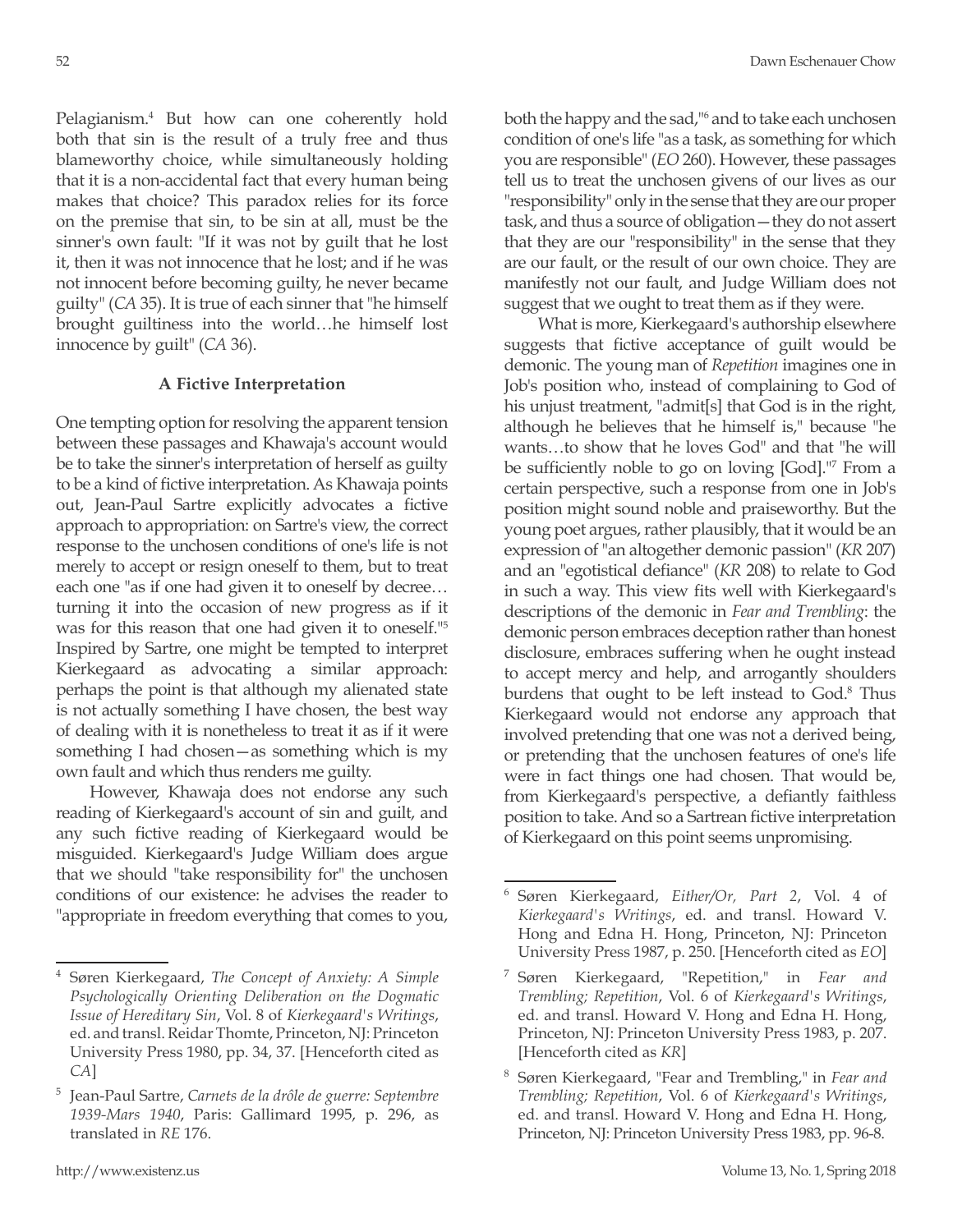#### **Sin as Self-Presupposing**

Khawaja accounts for those passages in which Kierkegaard insists that sin is our fault in quite a different way. Her interpretive strategy relies on a key premise: that sin presupposes sin-consciousness. On a more ordinary religious understanding of sin, one's sin comes first, and the choice to acknowledge oneself as a sinner, and to interpret one's past choices as sin, comes later (if at all). By contrast, Khawaja argues that "the experiential basis of an individual's own 'sinconsciousness' is sin's only point of departure….For all human beings…it is with the subjective consciousness of sin…that the history of sin begins" (*RE* 205). Thus the sinner "was not in sin until he is in sin" (*RE* 206). It is not that one simply has been sinning all along, and can either recognize or fail to recognize this truth. Instead, someone who recognizes himself as a sinner is a sinner and has been one all along, but someone who does not recognize himself as a sinner is not a sinner. And thus, somewhat paradoxically, sin presupposes sin-consciousness. This position makes sense in light of Khawaja's interpretation of sin as alienation-as-something-for-which-I-am-responsible. On that definition, alienation that is not understood as something for which I am responsible is thereby not sin. Only when we interpret alienation as sin does it in fact become sin.

To say that sin presupposes sin-consciousness allows us to solve our interpretive problem. For Kierkegaard, sin must be the sinner's own fault, in the sense that it is the result of the sinner's own free choice. My objection was that Khawaja's interpretation seems to turn sin into something that is not the result of the sinner's own free choice. But if sin does not become sin until one becomes conscious of it as sin, then no one ever becomes a sinner except by a free choice: namely, the free choice to understand oneself as a sinner. Thus, when Kierkegaard's Vigilius Haufniensis asserts that no one becomes a sinner except by a "qualitative leap" (*CA* 37), Khawaja identifies that qualitative leap, not with a morally bad choice through which one becomes morally guilty, but instead with a choice to understand oneself differently:

In the idea of a hereditary sin…*The Concept of Anxiety*'s author sees an outward representation of the fact that sin is not a condition built gradually out of other more basic attitudes and actions but rather represents a fundamental shift of understanding on the part of the individual. [*RE* 82]

On Khawaja's reading, Kierkegaard's repeated point that sin must be the result of the sinner's own free choice, or it is not sin at all, becomes the point that "identification of oneself as a sinner…is based in a free, subjective act, or it does not take place at all" (*RE* 135). Sin is a result of the individual's free choice because sin only comes into existence in the individual's life insofar as she has freely chosen to understand herself as a sinner.

However, the view that sin presupposes sinconsciousness does not seem well-supported by what Kierkegaard says about sin. Khawaja bases her view that sin presupposes sin-consciousness on the following passage from *The Concept of Anxiety*:

Sin presupposes itself…sin comes into the world in such a way that by the fact that it is, it is presupposed. Thus sin comes into the world as the sudden, i.e., by a leap; but this leap also posits the quality [of sinfulness], and since the quality is posited, the leap in that very moment is turned into [a sin] and is presupposed by the quality [of sinfulness] and the quality by the leap. To the understanding, this is an offense; ergo it is a myth. As a compensation, the understanding invents its own myth, which denies the leap and explains the circle as a straight line, and now everything proceeds quite naturally. The understanding talks fantastically about man's state prior to the fall, and in the course of the small talk, the projected innocence is changed little by little into sinfulness, and so there it is.<sup>9</sup>

On Khawaja's reading of this passage, sin "presupposes itself" in the sense that to be conscious of one's sin presupposes that one is in sin already, but to be in sin also presupposes sin-consciousness. Thus "once a given individual has adopted the framework of sin within his own self-understanding…sin aggravates that individual's understanding by appearing circular and self-presupposing" (*RE* 204). Given the peculiar temporality of sin—because one was not in sin until one is in sin—sin is oddly circular and resistant to explanation of the ordinary, temporally linear sort.

Khawaja's reading of this passage is not the most plausible reading, however, since the passage describes a circular relationship between sin and sinfulness, not between sin and sin-consciousness. It seems far more natural to take this passage to be describing a different paradox about sin. That paradox is this: for a choice to be sin, it must be done consciously, and not, for

<sup>9</sup> *CA* 32, as quoted in *RE* 204. Additions in brackets are Khawaja's.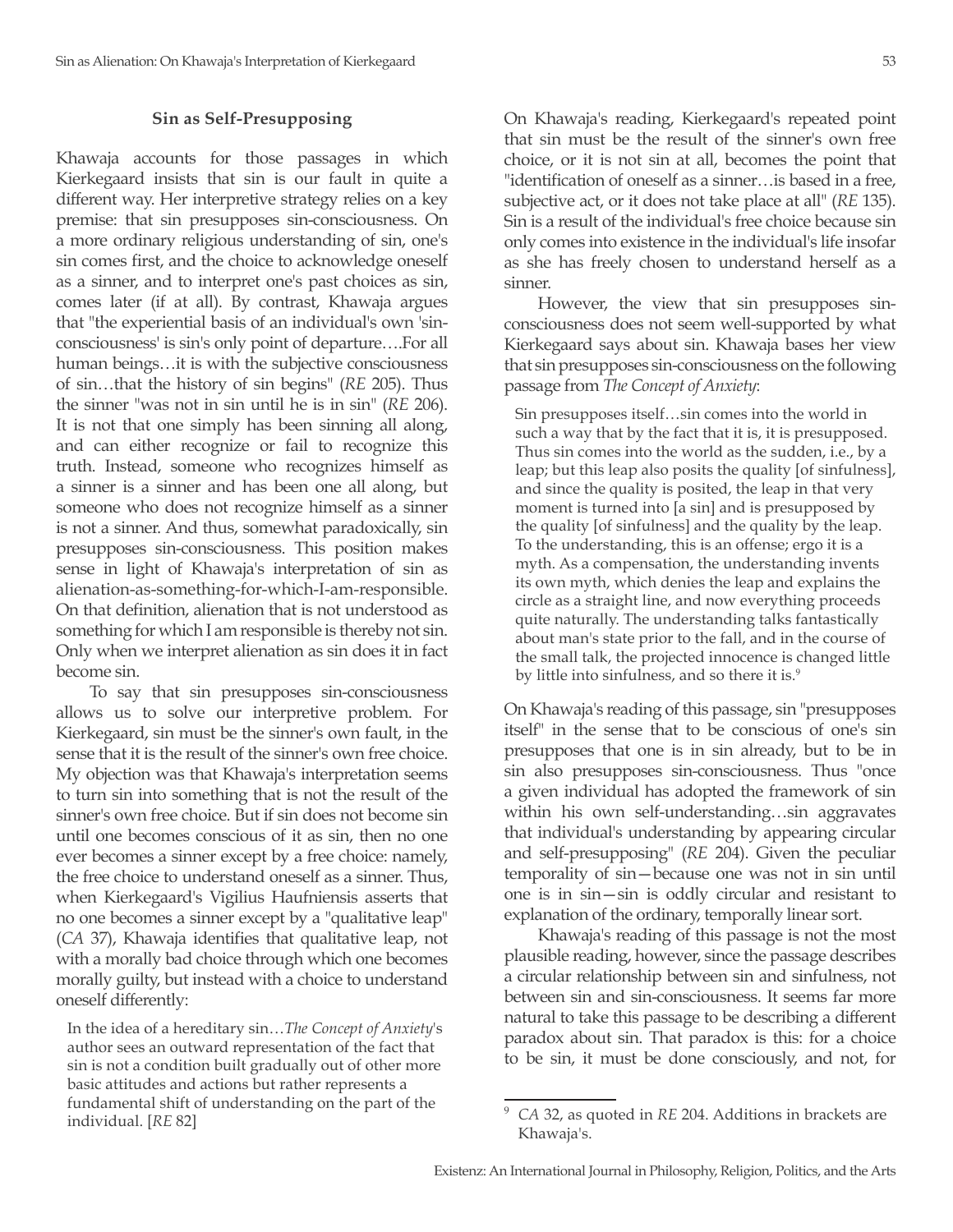example, out of mere ignorance. But if one is capable of consciously, freely choosing to sin, it seems as if one must already be sinful, or else why would one freely choose to do what is wrong? But the only way one could become sinful is by freely choosing to sin, for if "sinfulness has come in by something other than sin, the concept would be canceled"—that is, it would not be sinfulness, but something else (*CA* 32). And so we do not seem to be able to understand how sin is possible: sin seems to presuppose sinfulness and sinfulness seems to presuppose sin. And if this is the correct reading of the passage, it gives no support to the view that sin presupposes sin-consciousness.

Furthermore, there are numerous places in Kierkegaard's authorship that seem to indicate that we are all sinners whether we know it or not, and hence that sin does not presuppose sin-consciousness. For example, Climacus argues in the *Concluding Unscientific Postscript* against a sentimental view of childhood by arguing, "The rigorously Christian conception of the child as sinner cannot provide the period of childhood with any advantage, because the child has no consciousness of sin and therefore is a sinner without the consciousness of sin."10 This certainly seems to indicate that one can be a sinner without sin-consciousness.

Admittedly, Kierkegaard does at times seem to suggest that sin requires sin-consciousness in such a way as might initially seem to support Khawaja's reading. In *Sickness unto Death*, Anti-Climacus muses,

how in the world can an essential sin-consciousness be found in a life that is so immersed in triviality and silly aping of "the others" that it can hardly be called sin, a life that is too spiritless to be called sin. [*SUD* 101]

Here, Anti-Climacus seems to equate the spiritless person's lack of sin-consciousness with a lack of sin. And this makes a great deal of sense: Anti-Climacus defines sin as disobedience to God (*SUD* 80-1), and to be disobedient, one must be conscious of a command and of the fact that one's actions are not in line with that command. One who fails to follow a rule because she is unaware of it would not thereby be disobedient. But as Kierkegaard so often points out, many people never even get to the point of self-consciously doing anything, because they live thoughtless, spiritless, unreflective

lives. And so on a particularly strict sense of the word, such people are not sinners because they are not conscious, and disobedience requires consciousness.

But having outlined the argument for saying that spiritless people lack sin, Anti-Climacus then goes on to say:

This does not dispose of the matter, however, for the dialectic of sin simply ensnares in another way. How does it happen that a person's life becomes so spiritless that Christianity seemingly cannot be brought to bear upon it at all…? Is it something that happens to a person? No, it is his own fault. [*SUD* 101-2]

The spiritless person is to blame for his own spiritlessness: it traces back to his own will, however barely self-conscious that will is. And thus that very spiritlessness is itself a form of disobedience against God, and thus is sin. For Kierkegaard, even the spiritless person is a sinner, even if he never becomes conscious of himself as one. And so it does not seem right to say, as Khawaja does, that sin presupposes sin-consciousness, or that "it is with the subjective consciousness of sin… that the history of sin begins."

The strongest and most intensified form of sin does seem to require sin-consciousness, because the strongest and most intense form of sin involves deliberately defying God in full self-conscious awareness of what one is doing. And compared to such spirited, demonic defiance, mere spiritlessness barely looks like sin at all; it is "sin" in a comparatively watered-down sense of the word. But that does not mean it genuinely is not sin at all; Kierkegaard's remarks elsewhere make that clear. Furthermore, even sin in the stronger, intensified sense presupposes sin-consciousness for a different reason than the one Khawaja suggests: it presupposes sin-consciousness because that is what is required for maximal defiance against God, not because one's past actions do not become sin until one has come to understand oneself as a sinner.

Thus Kierkegaard does not seem to equate one's becoming a sinner with one's becoming conscious of oneself as a sinner. And if we reject that equation, I do not see any way to harmonize Khawaja's proposed conception of sin with Kierkegaard's insistence that sin is something one freely chooses. Without the claim that sin presupposes sin-consciousness and therefore comes into existence only with sin-consciousness, the fact that sin-consciousness is the result of one's free choice no longer gives us a way of saying that sin is therefore also the result of one's free choice. And without that, I can

<sup>10</sup> Søren Kierkegaard, *Concluding Unscientific Postscript to Philosophical Fragments Vol. 1*, Vol. 12.1 of *Kierkegaard's Writings*, ed. and transl. Howard V. Hong and Edna H. Hong, Princeton, NJ: Princeton University Press 1992, p. 592.